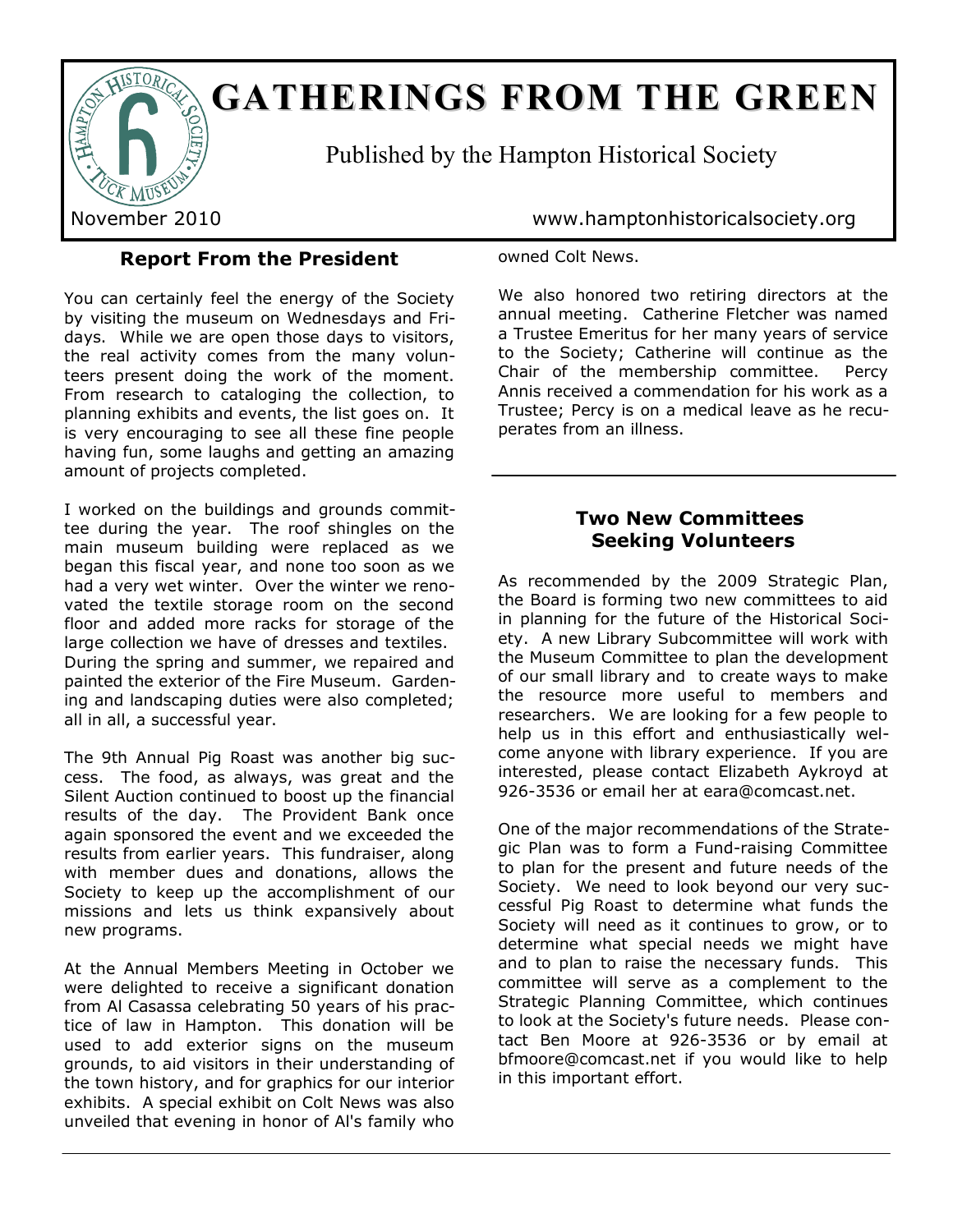# **Education Committee: Adult Programs**

John Forti, Curator of Historic Landscape at Strawbery Banke Museum, kicked off the Hampton Historical Society's 2010 adult program year with a talk on food, specifically locally grown foodstuff from sustainable gardens. The twenty members and friends present at the Society's October 9 annual meeting were treated to a talk on edible plants, herbs, flowers, and betterknown vegetables. Mr. Forti's talk clearly related to Hampton's tradition as a farming community.

On April 20, the Society presented a program by Lori Cotter. Ms. Cotter, Hampton teacher, historian and Toppan descendant, talked about her efforts editing *Toppan's History of Hampton The Early Settlers 1630-1730*. Lori shared this history with an audience of thirty.

Lori Cotter's presentation was the Committee's first joint effort with a local Hampton organization, the Lane Memorial Library. The Committee plans to do more partnerships in the future.

On Sunday, May 16, Harold Inglis, President of the New Hampshire Society of Genealogists, talked about "The Snags & Serendipity of Genealogy." Through stories of his own research and that of others, he explained how to research ones ancestors and overcome the obstacles faced along the way. Hal shared his insight into genealogical research with an audience of fifteen. Hal Inglis' presentation was the first in our effort to provide a series of "How To" programs.

This year's annual meeting speaker was the mystery writer Brendan DuBois. He spoke about novel writing and the use of historical research about real places to set the backdrop for stories that are filled with fictional characters and events. Forty-five members and friends were in the audience.

On November 12, the Society held its final program for 2010. Steven Closs, New Hampshire historian, spoke on New Hampshire's involvement in the American Civil War. Over thirty members and friends were in the audience.

Our first 2011 program will be a presentation by Cheryl Lassiter on the Society's recently acquired Page-Cole Family Papers. Carol Felter, a descendant of both the Page and Cole families, donated these papers to the Tuck Museum. The

date, time and place of this exciting program on two prominent Hampton families are to be determined. It will most likely be in late April 2011 so keep a watch out for further information.

The Committee is working on programs that will continue its past efforts to present the Tuck Museum's collections to the Society's members and the public. These programs will take the form of lectures and multimedia exhibits such as the upcoming talk on the Page-Cole Family Papers.

I will conclude with an encouraging report on the Committee's effort to start an oral history project. An oral history committee has been formed, consisting of Amanda Reynolds Cooper (Lane Memorial Library), Reverend Deb Knowlton (First Congregational Church), Elizabeth Aykroyd (HHS), Betty and Ben Moore (HHS), and Bill Keating (HHS).

There have been two meetings, with great progress made. The group has named the project the "Hampton Oral History Project." The project's first interview has been conducted with Bud Palmer, with many more to come.

Bill Keating Co-Chair Education Committee

# **Education Committee: School Programs**

The education committee provides programs for schools, home schoolers, scout troops, and others. This year we have hosted the 1st grade classes from Centre School and Sacred Heart. Our traveling history went to Centre for the second grade classes in November. And spring brings our Marston 3rd graders to Tuck for a morning of history all around the Tuck Museum, as well as a day at Pine Grove Cemetery. The 4th grade classes from North Hampton came to Tuck for a program that we hosted along with some volunteers from the North Hampton Historical Society. Throughout the year we also provide programs and tours on request. **The school programs are in great need of volunteers.** This is a fun way to learn more about our history in Hampton. Please volunteer for the programs this year. Training will be provided. Call Sammi at 929-0881, or Betty at 926-2543. Thank you!

Sammi Moe Co-Chair Education Committee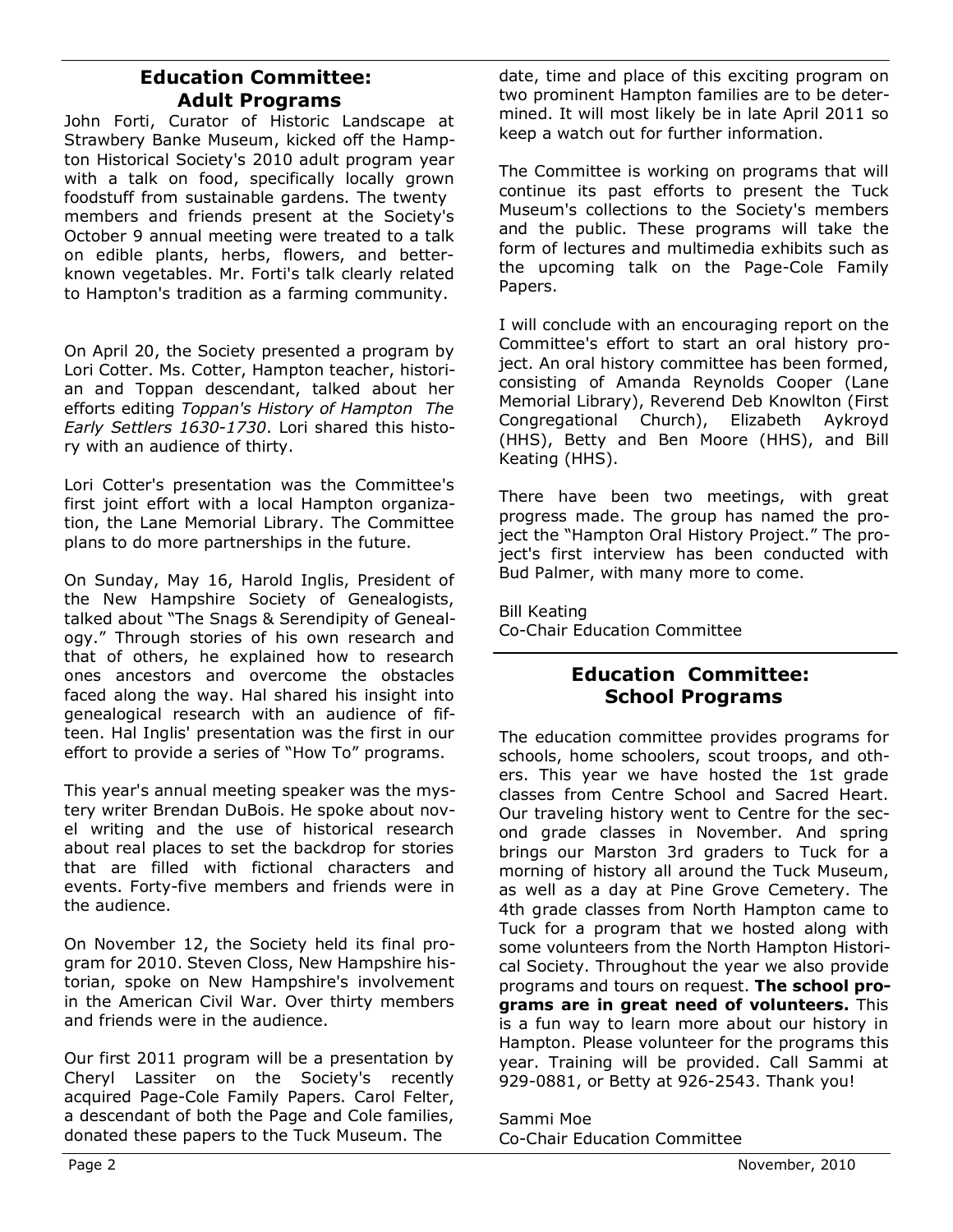# **Communication Committee**

- The 1938 Pageant Identification Project was implemented, to attempt to identify all the people shown in the panoramic image of the Cast of the 1938 Tercentenary Pageant. A webpage was established with high-resolution images of each section of the panorama, with each person assigned a unique number. As of October, 2010, approximately 160 people have been identified. Thanks to our members for all their help! There are still about 220 people that need to be identified.
- The committee helped with the work involved in the "Hampton Celebrates 100 years of Hampton Beach History in Pictures and Memoirs" project. This included setting up a webpage with images.
- It added the ability to use PayPal for the online purchase of Holiday Ornaments and the Hampton Beach Postcard book.
- It redesigned the Tuck Museum pamphlet, using more pictures

# **Strategic Planning Committee**

Since the strategic plan was presented to the membership at the 2009 annual meeting, the Strategic Planning Committee has met twice, in March and July of 2010. In March the Committee held a joint meeting with the Heritage Commission to discuss common goals and programs. Although there was no formal plan of action adopted, the two groups agreed to maintain good communication about ongoing projects.

In July the Committee met at the request of President Ben Moore to discuss the feasibility of charging non-members for some benefits and services which are now free to the public. The Committee looked at three areas: research services, museum admission, and programs. Realizing that our costs of running the Society are climbing, the group recommended, after some discussion, to the Board of Trustees that we consider charging for some research services, particularly when we do the research for others, that we institute for non-members a strongly-recommended donation for admission to the museum, and that we charge non-members for some of our programs, excluding those that we sponsor

with other institutions. Members will receive all these services for free. The Board has voted to work toward implementing these changes in the next year.

Members of the Strategic Planning Committee are Percy Annis, Lynne Blume, Rich Hureau, Bill Keating, Sammi Moe, Betty Moore, Ben Moore, Candy Stellmach, Martha Williams, and Elizabeth Aykroyd, Chair.

# **Membership Committee**

Membership is vital to the success of the organization. During the year both Liz Premo and Catherine Fletcher served as Chairs of the committee. Catherine is now actively seeking renewals from former members who have let their dues lapse. Our goal is to return to the level of members from a couple of years ago, after the statewide membership challenge. Our paid membership on October 31, 2010 is 505.

Included in this mailing is our 2010 annual appeal to members. Please update the contact information as necessary and reply as soon as possible. Your email address is very important to us as we increasingly use email as a way to advise the membership of programs and events and will use the postal system less and less.

# **Audit Committee**

Thanks go to Tom Bridge for his services as auditor for the financial statements of the Society. In an effort to share our financial results with the membership and public, our IRS filing, Form 990, is available on the web site:

www.hamptonhistoricalsociety.org

#### **Program Notes**

The November 12 program featured a NH writer, Steven Closs, whose new book *Willing Sacrifice: Granite State Valor during the American Civil War* will be published in the near future. The program was very informative and we expect the book will be a nice addition to historian's bookcases. Information on the book can be found at www.stevenrobertcloss.com

U<br>AXXXXXXXXXXXXXXXXXXXXXX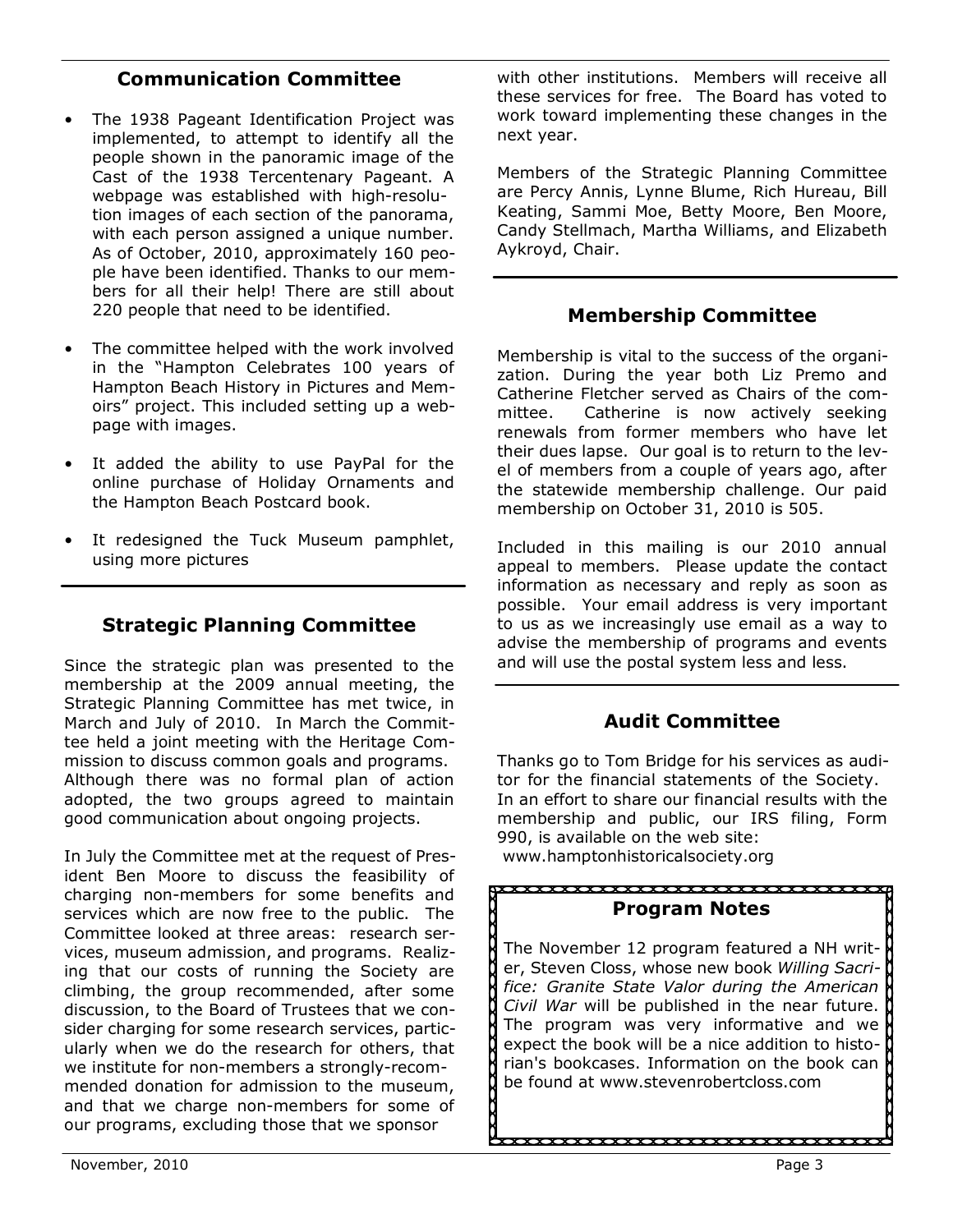## **Tuck Museum Director's Annual Report November 2009 - October 2010**

Some projects are covered in detail in other reports

## **Highlights of the year include:**

- Cemetery Project Entering information from the High Street Cemetery into a database -Martha Williams, Candy Stellmach, Ben Moore, Carol Keating, Sue Irwin, Betty Moore
- Series of three walking tours of Hampton Karen Raynes & Betty Moore
- Hampton Barn Inventory Project in progress in conjunction with NH Division of Historic Resources Cheryl Lassiter, coordinator
- Hampton Beach 1900-2000 Project Stories and memoirs documenting 20th century HB, Candy Stellmach, coordinator
- "Hampton Center" DVD for Channel 22 Marge Crean & Betty Moore
- Charles Henry Turner limited edition prints Rich Hureau, Marilyn Rishkofski, Betty Moore
- 100th Anniversary of Hampton Academy Celebration exhibit at HAJH and museum
- Building and grounds projects: Costume room Ken Lobdell, Ben Moore, Jason Moore; Painting and repair of the fire museum - Ken Lobdell, Jason Moore, Ben Moore; Fire Museum sign repainted - Cheryl Lassiter; Fieldstone retaining wall next to barn - Ben Moore and Bud DesRochers
- Use of facilities by local groups: Hampton Garden Club, Hampton Community Band, DAR
- Conservation of the c.1830s map of Hampton

## **Other recognition:**

- Website, newsletter, email notices, scanning Rich Hureau
- Collections Carol & Bill Keating, Diane Riley, Linda Metcalf, Percy Annis, Priscilla Triggs-Thoen
- School Programs- Sammi Moe, Dave DeGagne, Maggie Ginieres, Percy Annis
- Page/Cole research Cheryl Lassiter
- Exhibits Percy Annis, Elizabeth Aykroyd, Cheryl Lassiter
- Research Candy Stellmach, Cheryl Lassiter, Marge Crean, Karen Raynes, Betty Moore
- Museum Hosts Bob Wallace, Elizabeth Aykroyd, Rich Hureau, Carol and Bill Keating, Linda Metcalf, Martha Williams, Betty & Ben Moore
- Landscaping & Grounds Bob Wallace, Ben Moore, Chet Riley, Percy Annis, Bud DesRochers, Bill Keating, Betty Moore, Biff Eaton
- Costume room projects- Liz Premo
- Program Chair Bill Keating
- Pig Roast Committee Chairs and Key Volunteers Dyana Martin, Chair; Cliff and Kate Pratt cooking and volunteers; Catherine Fletcher - ticket sales; Ben Moore - silent auction; Betty Moore food. This fundraiser broke all previous records.
- Snowplowing Gary Webster

## **Highlights to the Collection**

All donations relating to the history of Hampton are appreciated, but the following are of special significance:

- Page/Cole Family Papers
- Perkins Family Papers
- Map Collection relating to Hampton
- Hooded cradle Leavitt family
- Post style fire alarm box

We depend on so many people to accomplish what we do **THANKS TO ALL OF YOU!**

Betty Moore, Director Tuck Museum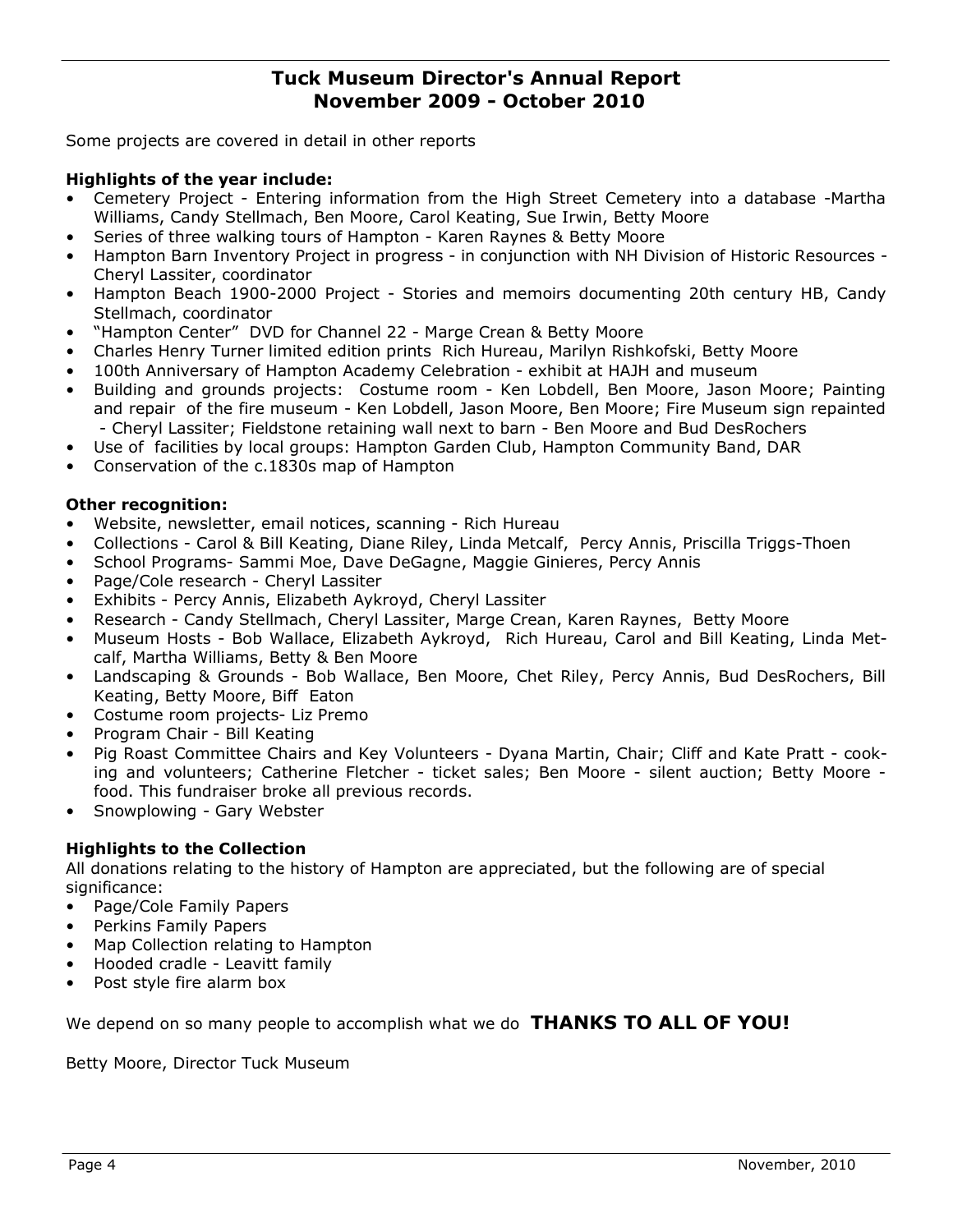# **BUSINESS MEMBERSHIP**

We thank the following business members for their support of the Society:

234 Lafayette Road Realty LLC Eccentric Hair Kingfish Trolley Lines, LLC Lamie's Inn & The Old Salt Restaurant Mackensen & Company Inc. Neville & Associates Financial Services Northeast Auctions Preston Real Estate Remick & Gendron Funeral Home-Crematory Seabrook Station Seacoast Florist Inc. The Provident Bank Tobey & Merrill Insurance Law Offices of William Trafidio Unitil Corporation

# **Lane Memorial Library 100th Building Anniversary Bash**

Friends, library lovers, and wine enthusiast please save the date - **Saturday December**  11th at 7:30 p.m. for the Lane Memorial Library 100th Building Anniversary Bash.

We're looking forward to a fun evening in the library looking back to the way Hampton was in 1910 (with the help of the Hampton Historical Society), enjoying wine from local wineries, and raising money for a good cause. All of the proceeds will go to refreshing the New Hampshire Room, one of the two historic reading rooms in the original library building.

There will be refreshments, music courtesy of the Mr. Clean Jazz trio, and ladies in Edwardian hats. Ticket are on sales now at the library, \$25 per person. Sponsored by Mackensen & Company, Inc. Co-sponsored by Tracy Theatre Originals, Parsons Electric Co., Inc., and the Rotary Club of Hampton. For more information call the library at 926-3368.

Amanda L. Reynolds Cooper **Director** Lane Memorial Library

#### **STATEMENT OF ACTIVITIES Twelve Months Ended October 31, 2010**

#### **Unaudited**

| <b>Operating Account</b>                                                                                                                                                                                     |                                                          |
|--------------------------------------------------------------------------------------------------------------------------------------------------------------------------------------------------------------|----------------------------------------------------------|
| Revenues, Gains, Other Support<br><b>Dues</b><br>Donations - unrestricted<br>Museum Gift Shop Sales<br>Fundraising<br><b>Interest and Investment</b><br><b>Endowment Funds</b><br>Grants<br>Programs & Other | \$4,360<br>4,583<br>364<br>10,130<br>941<br>2,030<br>410 |
|                                                                                                                                                                                                              |                                                          |
| <b>Total Revenues and Support</b>                                                                                                                                                                            | 22,818                                                   |
| <b>Expenses and Losses</b><br>Tuck Museum Program<br><b>Buildings and Grounds</b><br><b>Public Programs</b><br>Publicity and Website<br>Membership & Newsletters<br>Fundraising<br>Management and General    | 2,938<br>12,321<br>380<br>72<br>347<br>2,005<br>1,673    |
| <b>Total Expenses</b>                                                                                                                                                                                        | 19,736                                                   |
| <b>Change in Unrestricted Net Assets</b>                                                                                                                                                                     | 3,082                                                    |
| Restricted donations received<br>Endowment transfer to NHCF<br>Expended on building improvements -1,180                                                                                                      | 6,815<br>$-1,705$                                        |
| Net change in liquid assets                                                                                                                                                                                  | 7,012                                                    |
| <b>Liquid Assets, Beginning of Year</b>                                                                                                                                                                      | 61,091                                                   |
| <b>Liquid Assets, End of Year</b>                                                                                                                                                                            | \$68,103                                                 |
| Robert Dennett, Treasurer                                                                                                                                                                                    |                                                          |

## **MISSION**

The mission of the Hampton Historical Society is to increase public knowledge and understanding of the history and cultural heritage of the town of Hampton, New Hampshire, from its earliest inhabitants to the present generation. We will communicate that history through an active museum, educational programs, and a resource library.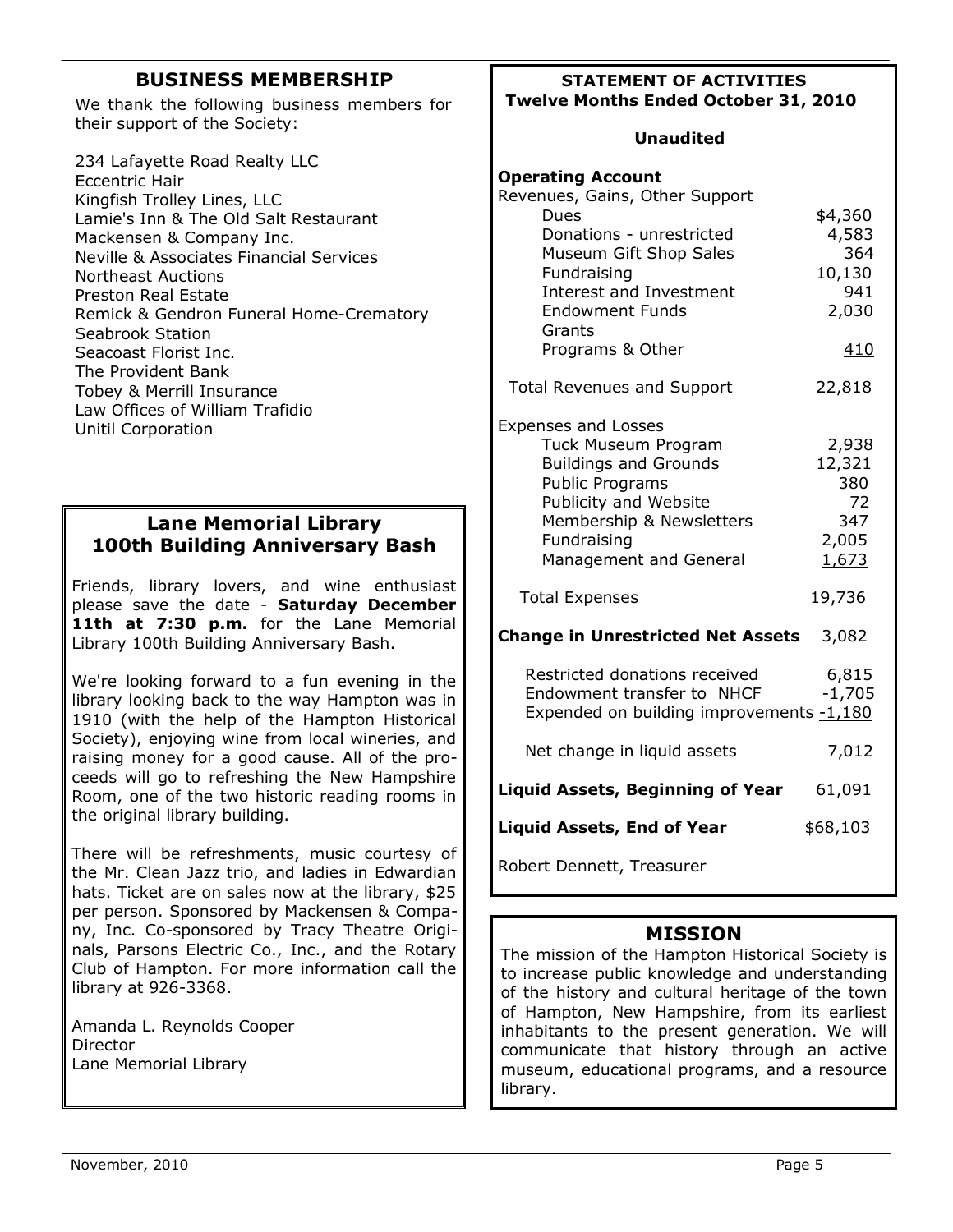| 2010-11 Board of Trustees,                                                                                                                                                                                                                                                                                           | <b>2009-2010 Volunteers</b>                                                                                                                                                                                                  |                                                                                                                                                                                                                                                     |                                                                                                                                                                                                                                   |
|----------------------------------------------------------------------------------------------------------------------------------------------------------------------------------------------------------------------------------------------------------------------------------------------------------------------|------------------------------------------------------------------------------------------------------------------------------------------------------------------------------------------------------------------------------|-----------------------------------------------------------------------------------------------------------------------------------------------------------------------------------------------------------------------------------------------------|-----------------------------------------------------------------------------------------------------------------------------------------------------------------------------------------------------------------------------------|
| <b>Officers and</b>                                                                                                                                                                                                                                                                                                  | <b>Over 100 Hours</b>                                                                                                                                                                                                        |                                                                                                                                                                                                                                                     |                                                                                                                                                                                                                                   |
| <b>Committee Chairs</b><br>Ben Moore<br>President<br><b>Rick Griffin</b><br><b>Vice Pres</b><br>Sammi Moe<br>Secretary                                                                                                                                                                                               | Percy Annis<br>Marge Crean<br>Catherine Fletcher<br>Rich Hureau                                                                                                                                                              | <b>Bill Keating</b><br>Carol Keating<br>Cheryl Lassiter<br>Ben Moore                                                                                                                                                                                | <b>Betty Moore</b><br>Jason Moore<br>Karen Raynes<br>Candice Stellmach                                                                                                                                                            |
| Treasurer<br><b>Bob Dennett</b>                                                                                                                                                                                                                                                                                      |                                                                                                                                                                                                                              |                                                                                                                                                                                                                                                     |                                                                                                                                                                                                                                   |
| <b>Trustees</b><br>Elizabeth Aykroyd<br>Dave DeGagne<br>Rich Hureau<br><b>Bill Keating</b><br>Ken Lobdell                                                                                                                                                                                                            | Elizabeth Aykroyd<br>Dave DeGagne<br><b>Bob Dennett</b><br><b>Bud DesRochers</b><br>Ken Lobdell                                                                                                                              | <b>25 - 100 Hours</b><br>Sammi Moe<br>Cliff Pratt<br>Kate Pratt<br>Liz Premo<br>Diane Riley                                                                                                                                                         | <b>Bob Wallace</b><br>Priscilla Triggs-Thoen<br>Martha Williams                                                                                                                                                                   |
| Dyana Martin                                                                                                                                                                                                                                                                                                         |                                                                                                                                                                                                                              | <b>Other Volunteers</b>                                                                                                                                                                                                                             |                                                                                                                                                                                                                                   |
| Linda Metcalf<br>Liz Premo<br>Karen Raynes<br>Candice Stellmach<br>Executive Director - Betty Moore<br>Education - Bill Keating & Sammi Moe<br>Membership - Catherine Fletcher<br>Building and Grounds - Ken Lobdell<br>Strategic Planning - Elizabeth Aykroyd<br>Audit - Tom Bridge<br>Communications - Rich Hureau | Doug Aykroyd<br>Judy Ashenden<br>Fred Ashenden<br>June Bean<br>Tocky Bialobrzeski<br>Lynn Blume<br>Ginny Bridge<br>Agnes Brown<br>Sheree Brown<br>Sandy Buck<br>Sharon Buck<br>Betty Callanan<br>Ann Carnaby<br>Janet Caylor | Katie Ells<br>Susan Erwin<br>Steve Falzone<br><b>Bob Fellow</b><br>Maggie Ginieres<br><b>Biff Grafton</b><br>Kim Grondin<br><b>Rick Griffin</b><br><b>Bill Hansen</b><br>Dick Hansen<br>Deb Knowlton<br>Denis Kepner<br>Susan Kepner<br>Linda Kilju | Jim Metcalf<br><b>Byron Moe</b><br>Ken Mooney<br>Donna Pelletier<br>Kate Portrie<br>Chet Riley<br>Marilyn Rishkofski<br>Gloria Robinson<br>Sam Robinson<br>Dann Shaw<br>Jean Shaw<br>Jim Stellmach<br>Nancy Stiles<br>Sandy Taube |
| <b>Holiday Gift Ideas</b>                                                                                                                                                                                                                                                                                            | <b>Blake Chichester</b>                                                                                                                                                                                                      | Sue Launi                                                                                                                                                                                                                                           | Gary Webster                                                                                                                                                                                                                      |
| For great Christmas gift ideas, visit<br>Art Experience<br>(www.artexperienceinc.com)<br>at 17 High Street in Hampton. Many<br>items from our Museum store can be<br>purchased there. Featured are prints<br>made from several of the Museum's col-<br>lection of Charles Henry Turner paint-                        | Renny Cushing<br>Christine Dargie<br>Janice Deibert<br>John Deibert<br>Helen Dennett<br>Margaret Dennett<br>Ryan Dennett<br>Lois DesRochers                                                                                  | Brad Jacobson<br>Karin Jacobson<br>Larry Marsolais<br>Dyana Martin<br><b>Marie Matthews</b><br>Ada Merrill<br><b>Russ Merrill</b><br>Dick Millette                                                                                                  | Skip Webb<br>Liz Webster<br>Chuck Weinhold<br>Karen Weinhold<br>John Williams<br>Maureen Workman                                                                                                                                  |
| ings. Also available are Hampton Christ-<br>mas ornaments, postcards and publica-<br>tions.                                                                                                                                                                                                                          |                                                                                                                                                                                                                              |                                                                                                                                                                                                                                                     |                                                                                                                                                                                                                                   |
| <b>Calendar of Events</b>                                                                                                                                                                                                                                                                                            |                                                                                                                                                                                                                              |                                                                                                                                                                                                                                                     |                                                                                                                                                                                                                                   |

We have no specific calendar at this time. Emails will be sent out to advise members of upcoming events (hint we need your email addresses!). Meanwhile, the Hampton Holiday Parade is on Saturday, December 4, at noon

Catherine Fletcher receives Trustee Emeritus award from Ben Moore